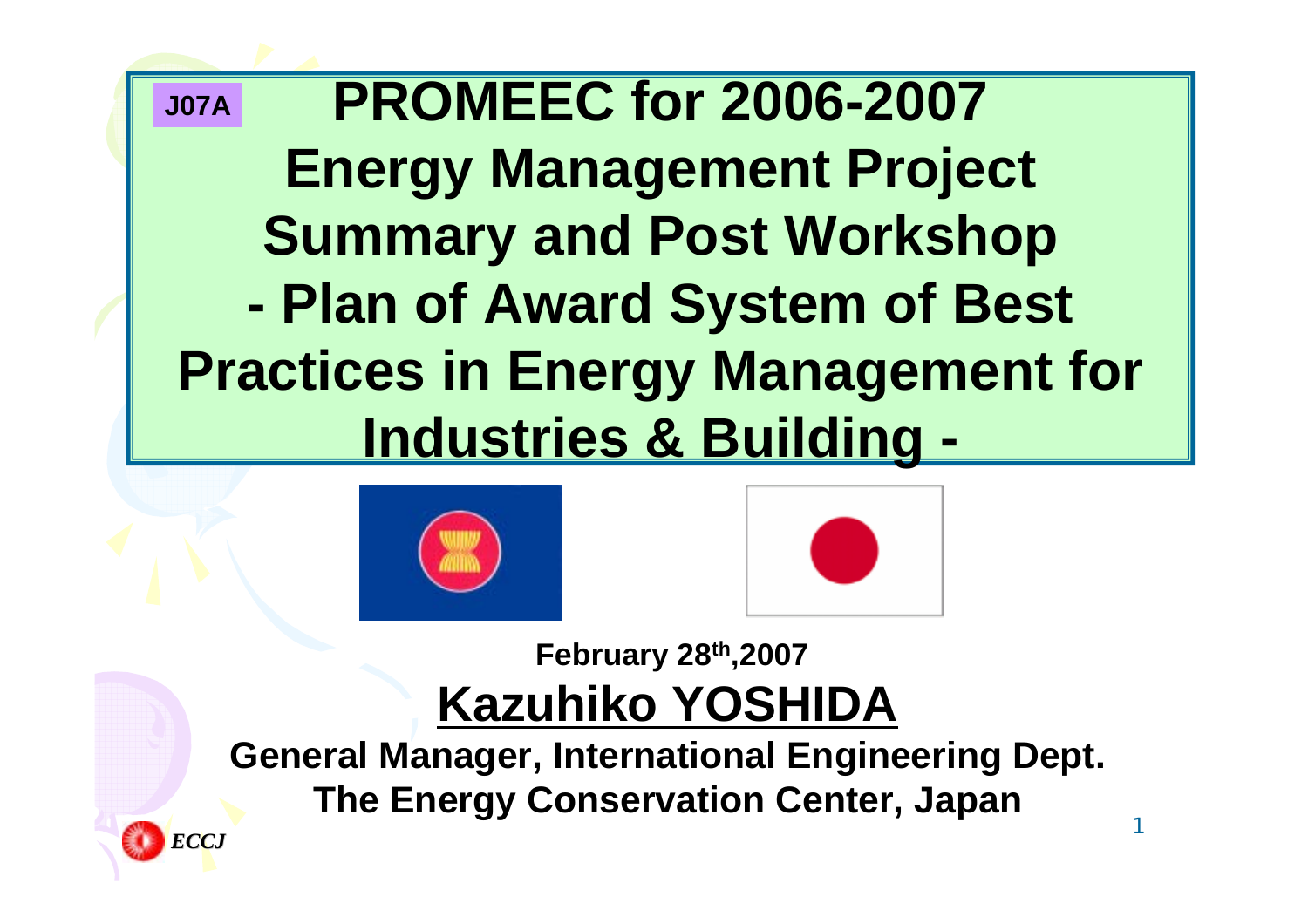## **Concept and Purpose of E. M. Award System**

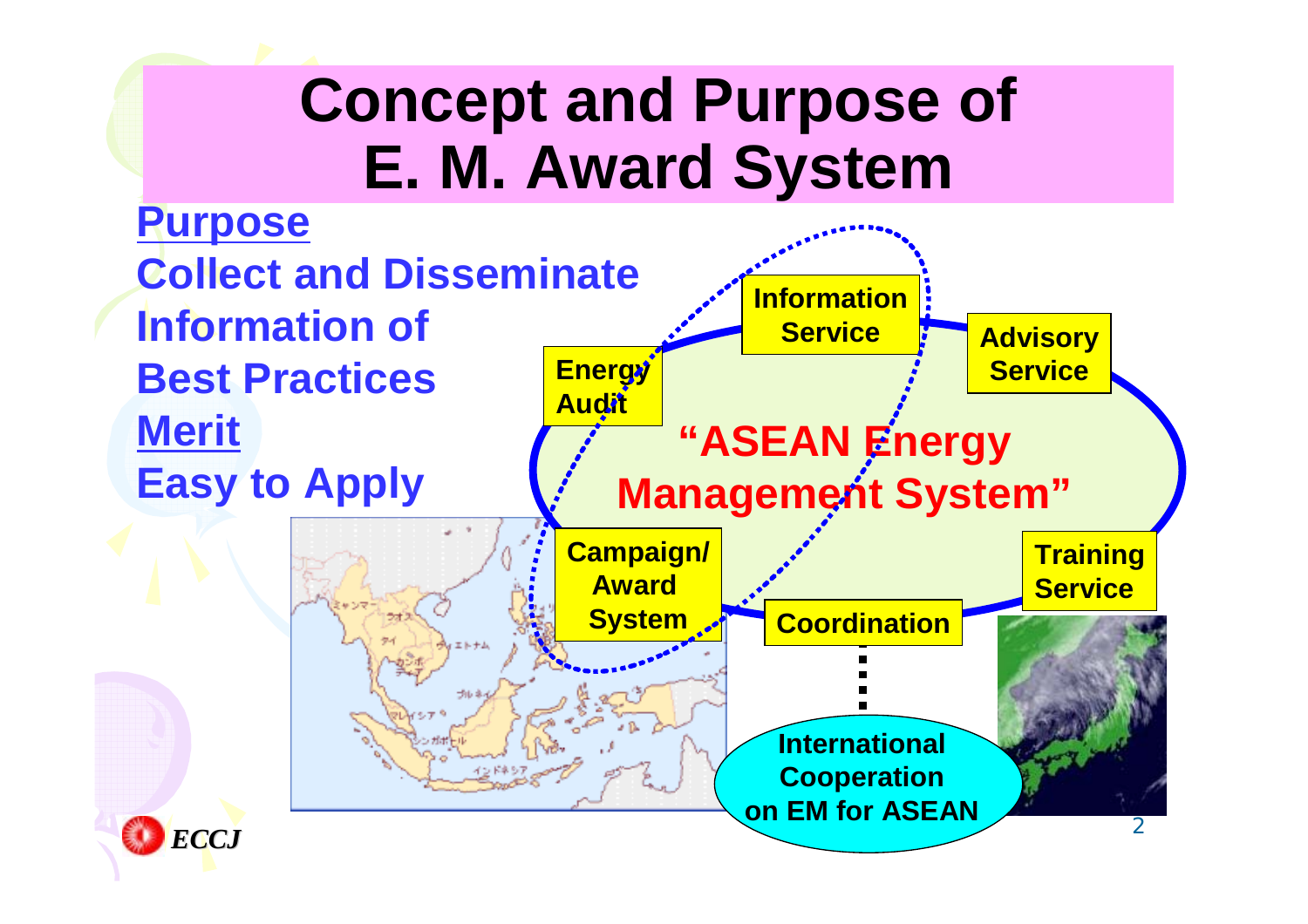# **Actual Progress and Activities - 1**

- **1. Develop Basic Plan (2005-2006) 2. Authorize Basic Plan (Jan. 2006) Summary & Post Workshops**
- **3. Develop Application Form (March 2006) 1st Research Forum in Japan (R.F. in JP)**
- **4. Apply BOJ (E. M.) Members (Sept. 2006) Finalize & Approve Plan for 2006 - 2007 in 1st BOJ Meeting**
- **5. Call 1st Application (Oct. 2007) Refine Evaluation Criteria in 2nd RF in JP**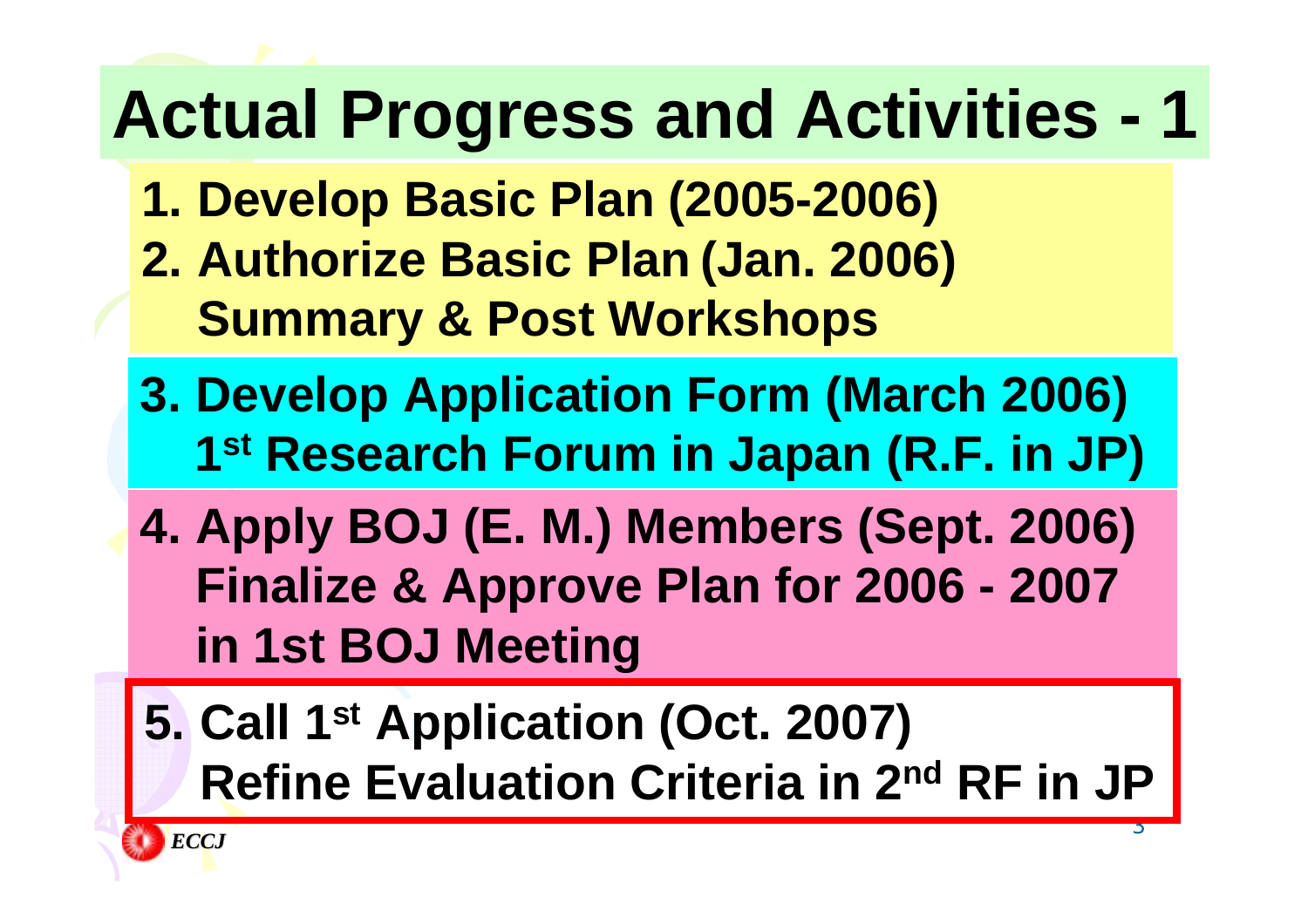# **Members of Judging Committee**

- **1. Member of Judging Committee**
- **One Member from Each Country (Total 10)**
	- **Mr. (Dr.) Kha Sheng Tan (Brunei Darussalam) Mr. Lieng Vuthy (Cambodia)**
	-
	- **Mr. (Dr.) John A.W. Turangan (Indonesia)**
	- **Mr. Khamso Khouphokham (Lao PDR)**
	- **Mr. (Dr.) Zainuddin Abdul Manan (Malaysia)**
	- **Mr. U Win Khaing (Myanmar)**
	- **Mr. Artemio P. Habitan (Philippines)**
	- **Ms. Amaraporn Achavangkool (Thailand)**
	- **Mr. Mr. Dang Hai Dung (Vietnam)**
	- **(Expected Nomination from**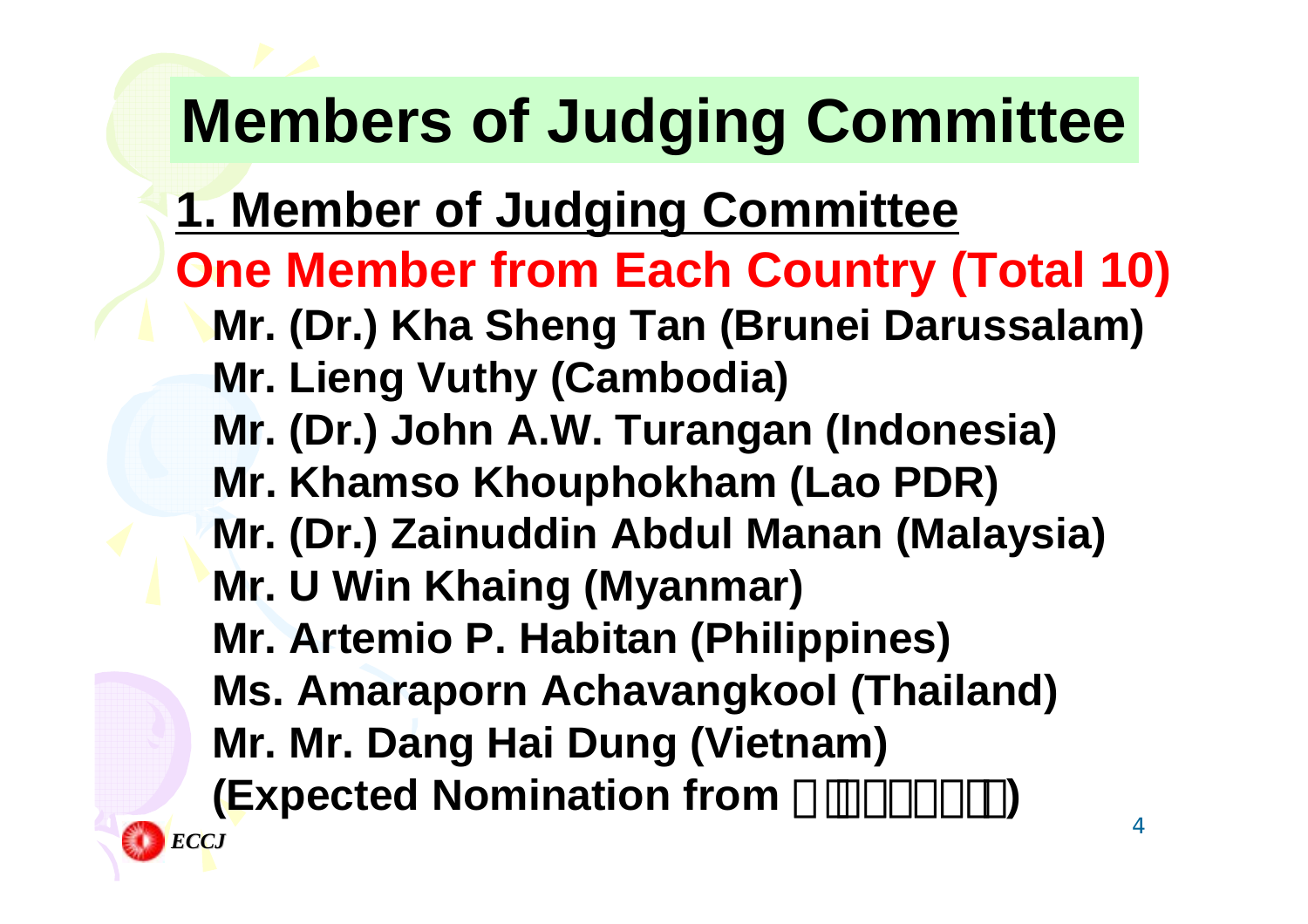# **Judging Committee : Advisers, etc.**

### **2. Adviser**

- **No Right to Vote / Referential Evaluation**
- **1) ASEAN Adviser**
	- **Mr. (Dr.) S. Kannan Al V Krishna (Malaysia)**
- **2) Japanese Adviser (ECCJ) Mr. Kazuhiko YoshidaMr. Takashi SatoMr. Fumio Ogawa**

### **3. ASEAN Coordinator Staffs of ASEAN Centre for Energy (ACE)**

**Mr. Christopher Zamora and His Staffs**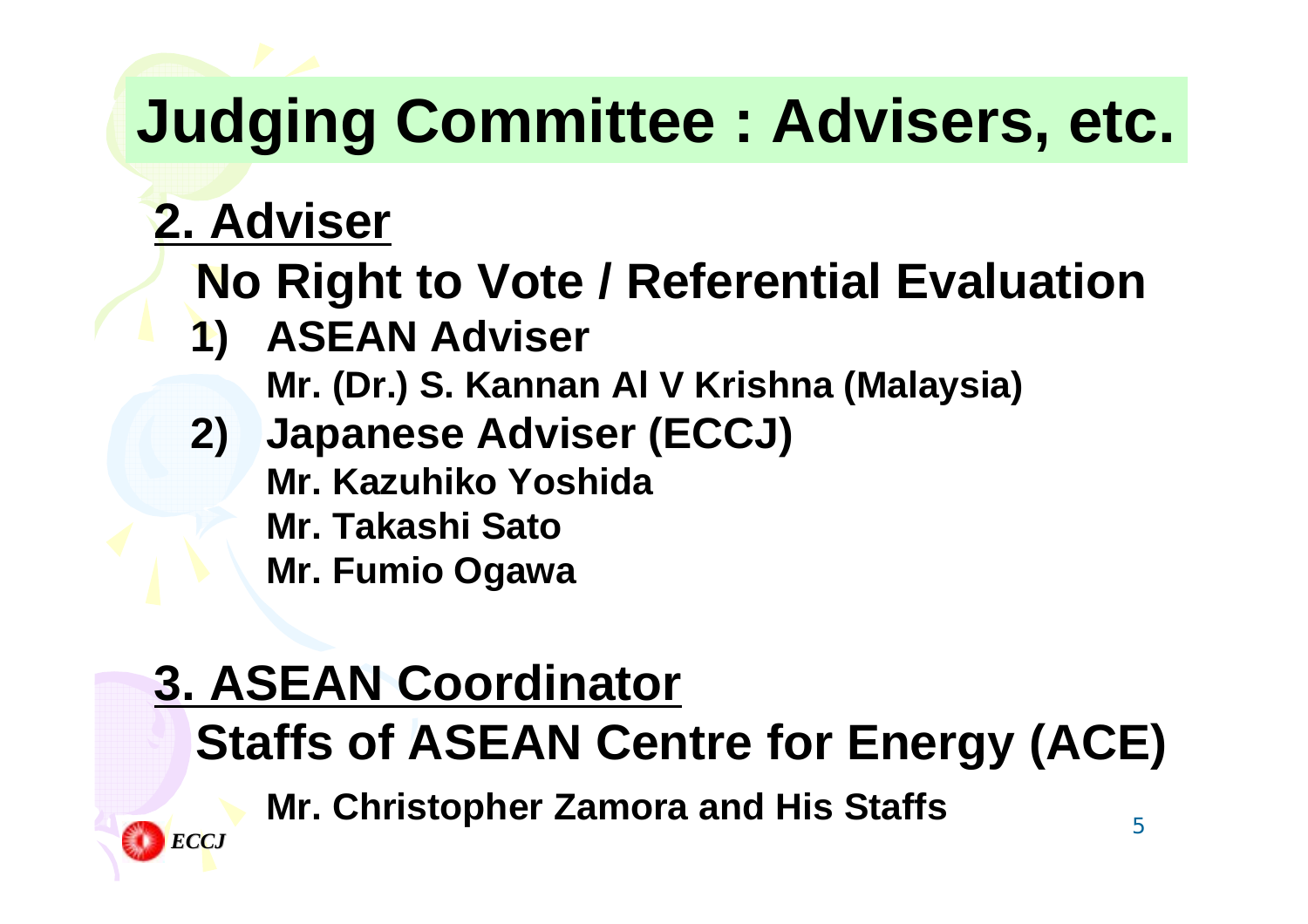## **Basic Rule to Select Winners**

- **1. National Competition (10 Countries) The System of Each Country Should Be Respected.**
	- **Max. 2 Winners from Industry and Max. 2 Winners from Building**
	- **will be applied to ASEAN competition**
- **2. ASEAN Competition**
	- **1 Winner and 2 Runner-ups for Industry and**
	- 6**1 Winner and 2 Runner-ups for Building will be finally selected by BOJ.**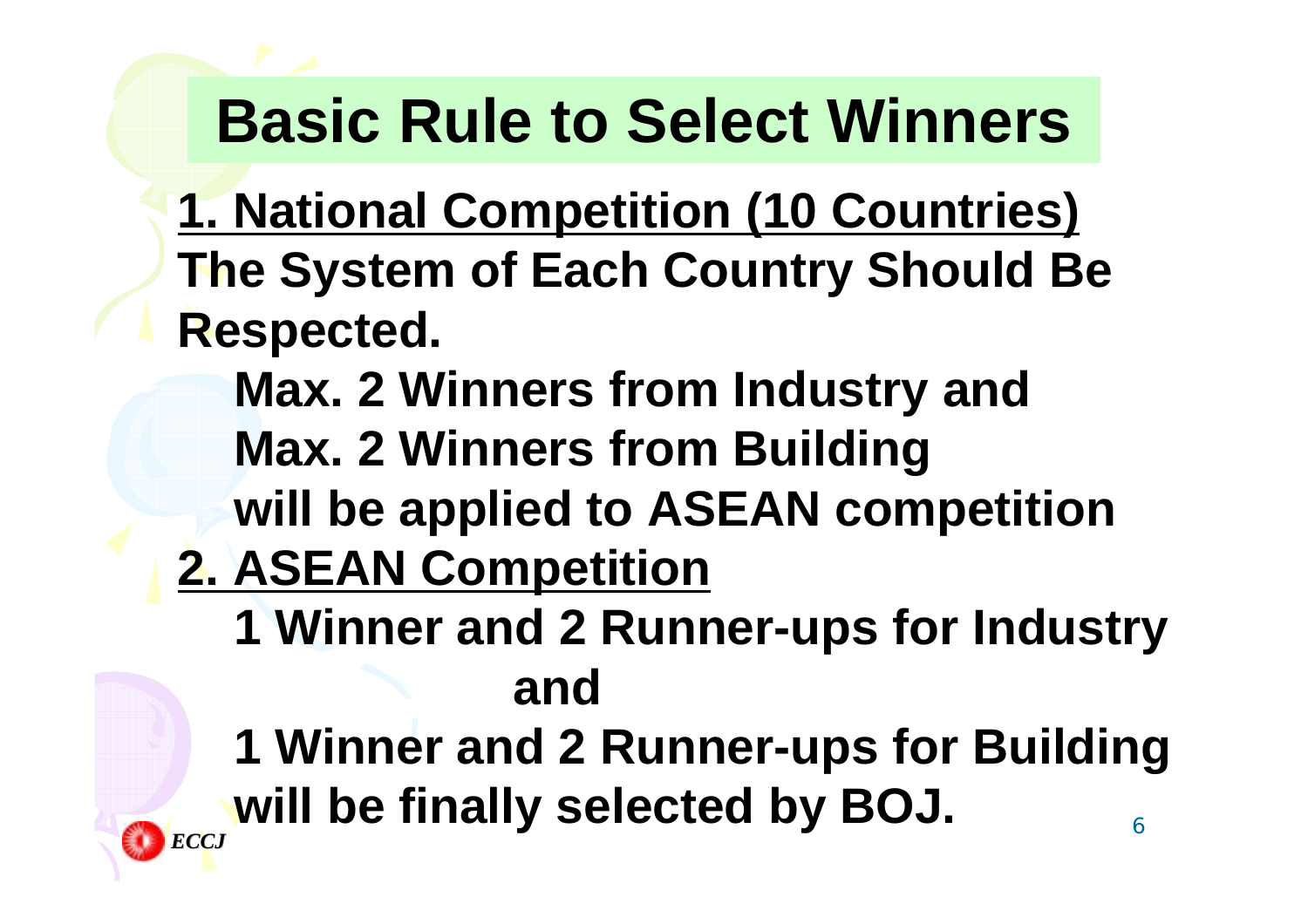## **Latest Evaluation Guideline (As of December 14th, 2006)**

|                   | <b>Evaluation Items</b>              |                                                                                                                                                                                                            | <b>Distribution of</b><br><b>Score</b> |
|-------------------|--------------------------------------|------------------------------------------------------------------------------------------------------------------------------------------------------------------------------------------------------------|----------------------------------------|
| 1.                | <b>Impact</b>                        | <b>Energy Saving</b><br><b>Environment (Positive / Negative)</b><br><b>Economic (ROI, Investment)</b><br><u> Alexandria de Alexandria</u><br><b>Efficiency</b>                                             | 30%                                    |
| $\mathbf{2}$ .    | <b>Sustainability</b>                | <b>Participation / Involvement</b><br><b>Top Level Management Commitment</b><br><b>Short and Long Term Plan</b><br>Organization (ex. SGA, EC Team, etc.)<br><b>Capacity Building (Education, Training)</b> | 30%                                    |
| 3.                | <b>Replicability</b>                 | <b>Technology</b><br><b>Practice and Measures</b>                                                                                                                                                          | 20%                                    |
| 4.                | <b>Originality</b>                   | <b>Innovation</b><br>------------------------------<br><b>Creativity</b>                                                                                                                                   | 15%                                    |
| 5.<br><b>ECCJ</b> | <b>Overall</b><br><b>Pesenattion</b> |                                                                                                                                                                                                            | 5%                                     |

7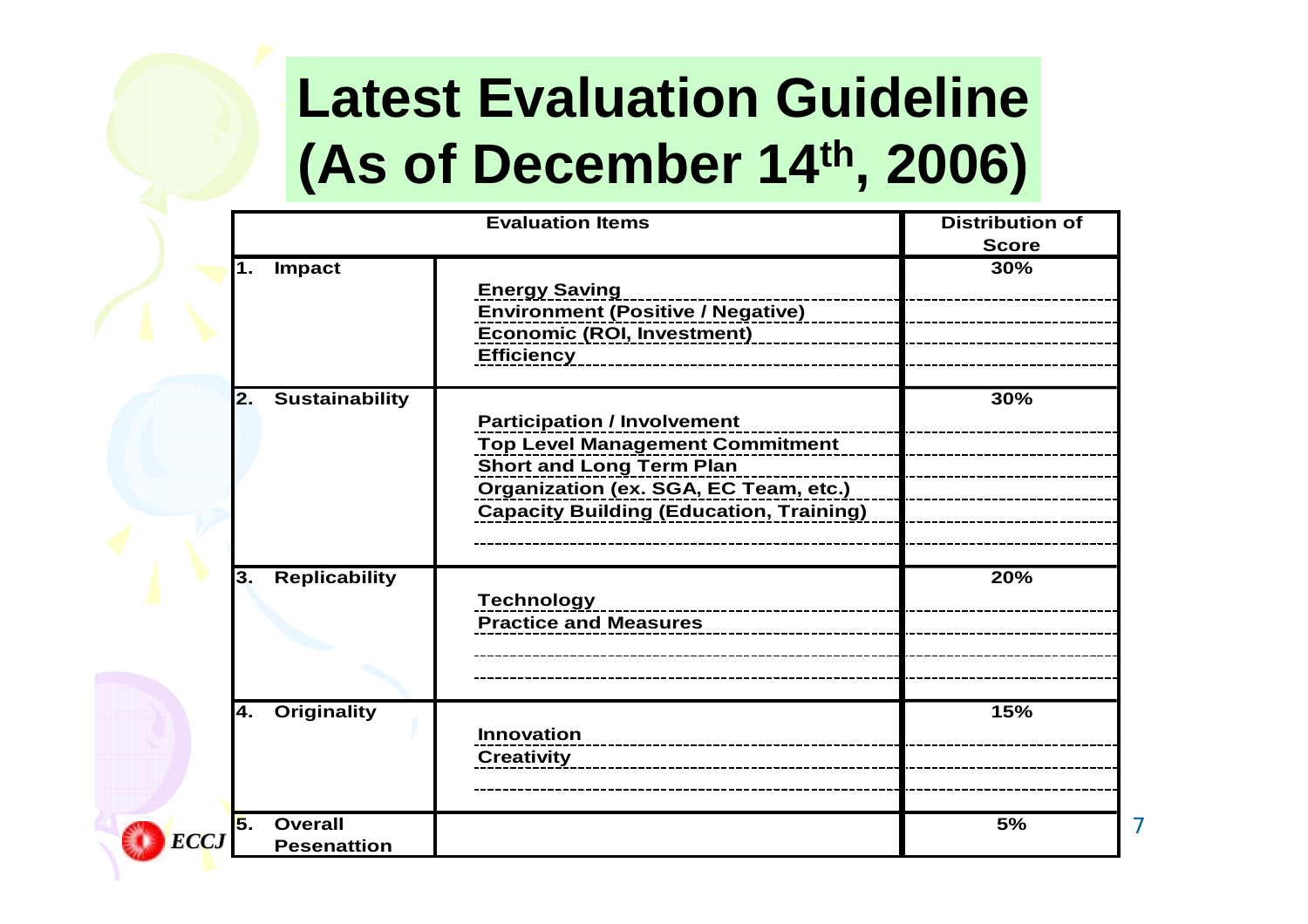## **Latest Application Form (1 / 2) (As of December 14th, 2006)**

### **1. Guideline**

- **To Be Comprehensive within 17 Pages Consisting of**
- **1) General Information & Endorsement**
- **2) Project Specifics including**
	- **- Overview of Project / Activity**
	- **- Descriptions Covering Evaluation G/L Plan including Top Policy Actual Results (Efforts / Effects)**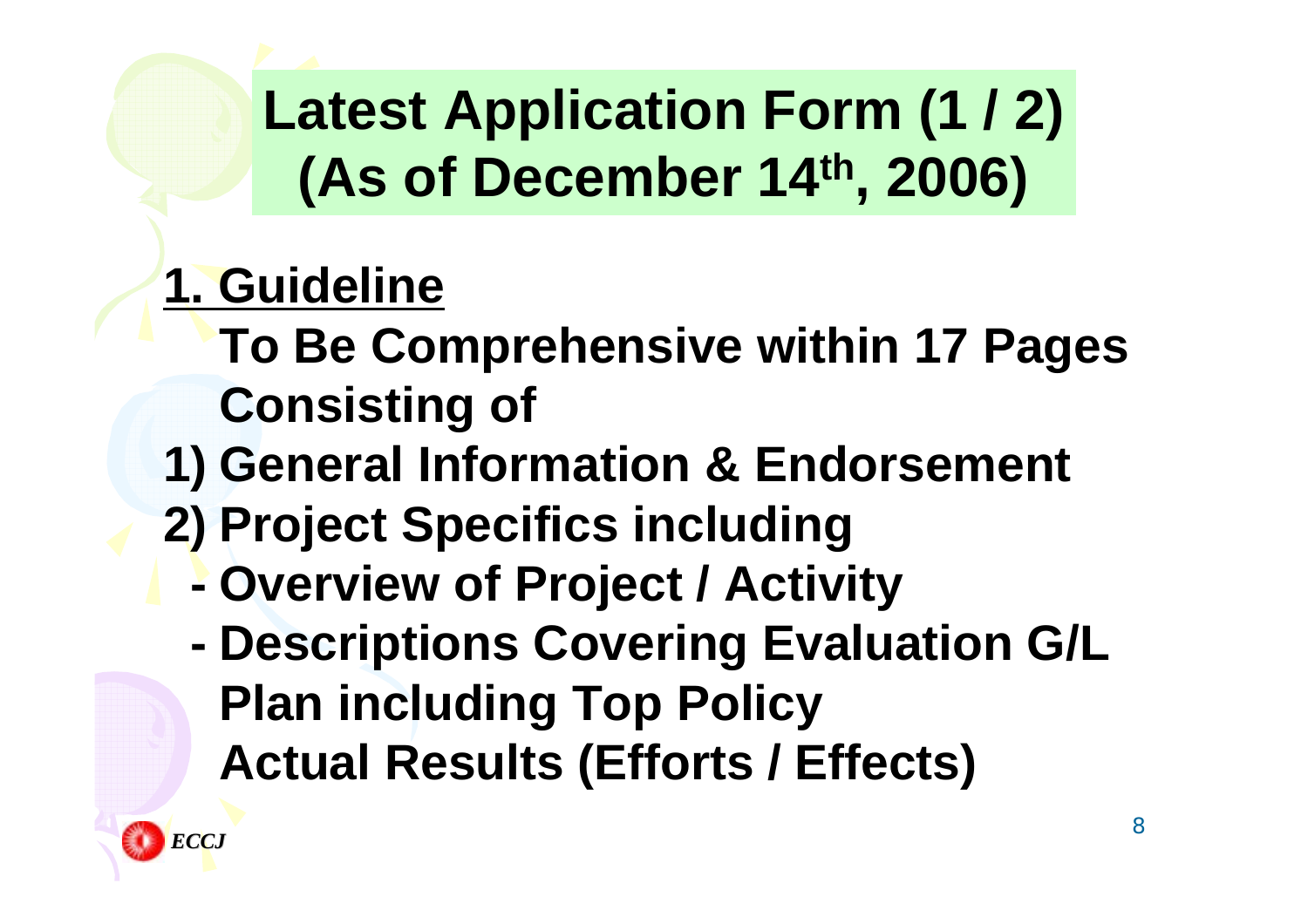## **Latest Application Form (2 / 2) (As of December 14th, 2006)**

**3) Future Plan Both to Disseminate and to Strengthen Sustainability of Activities 4) Applicants can download the form.**

**2. Application Form Uploaded on ACE Website Applicants can download the application form.**

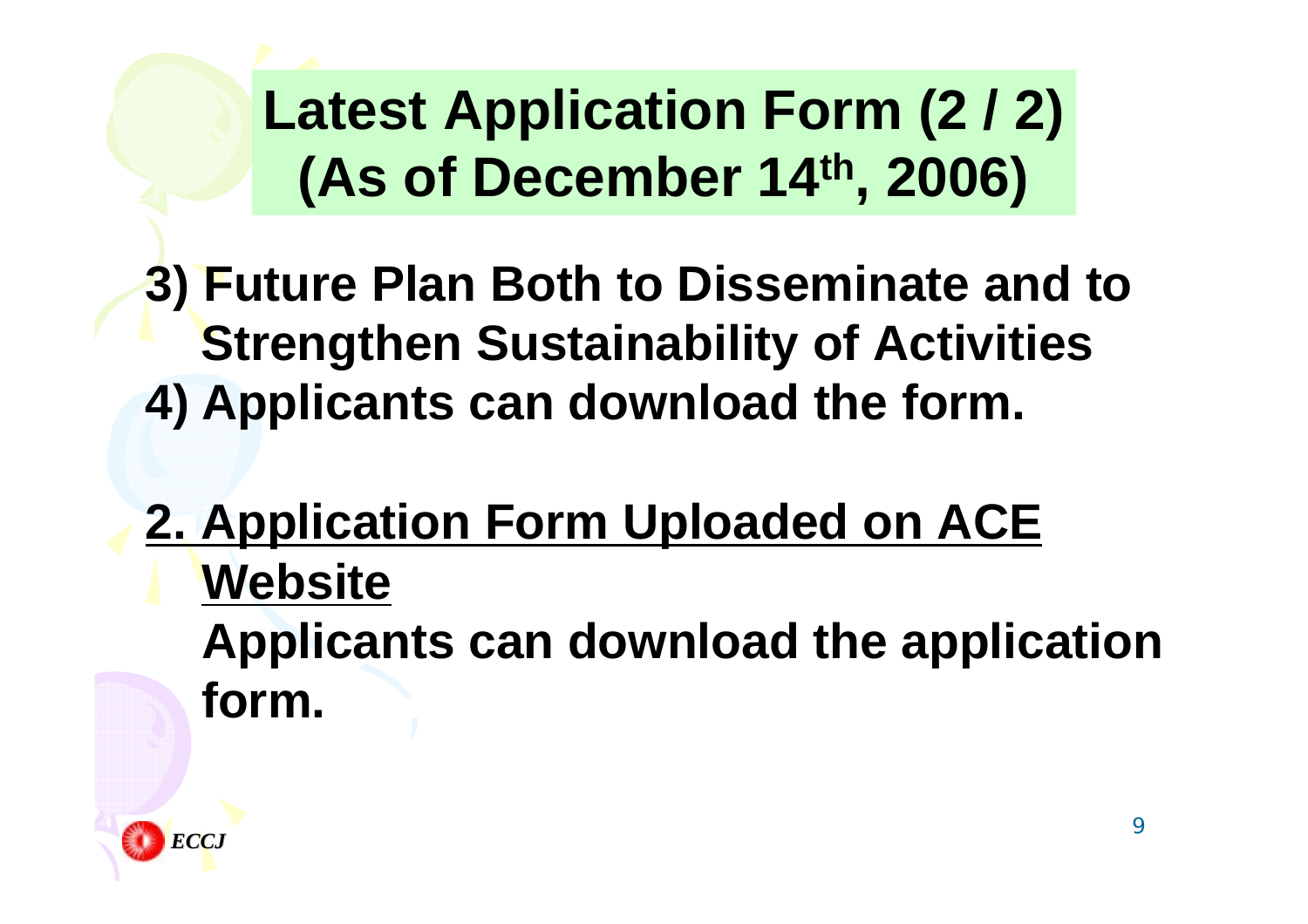

#### **BOJ Members and Participants of "Research Forum in Japan**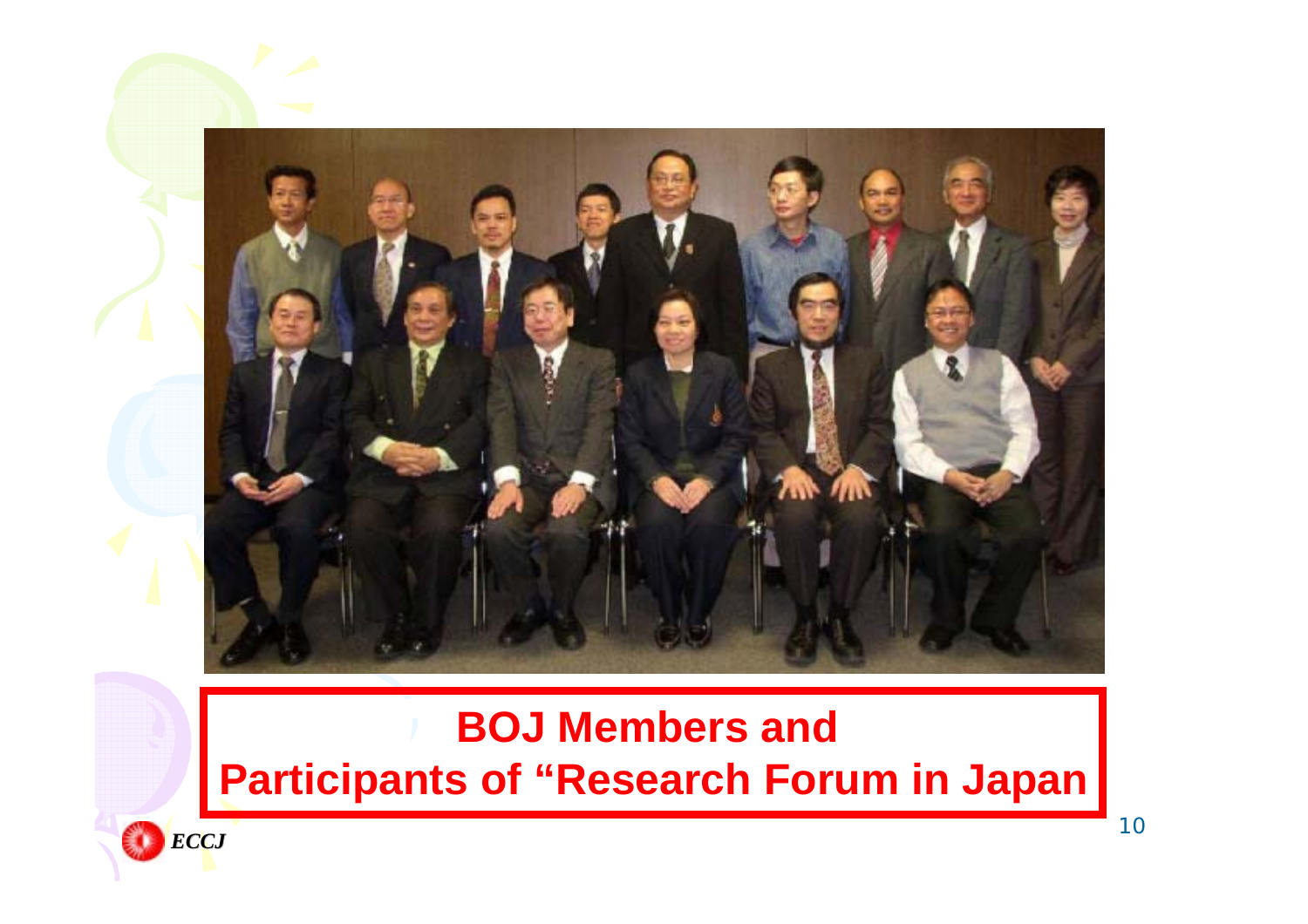11**Publishing ASEAN Winners / Applied Cases***ECCJ***Schedule of The 1st Competition October 2006 Official Announcement & Call Application April 2007 Close Application May 21-23, 2007 BOJ (EM) : Determination of 1st Winners August 22, 2007 Announcement & Awarding Ceremony in AMEM + 3 on August 21-23, 2007 September 2007**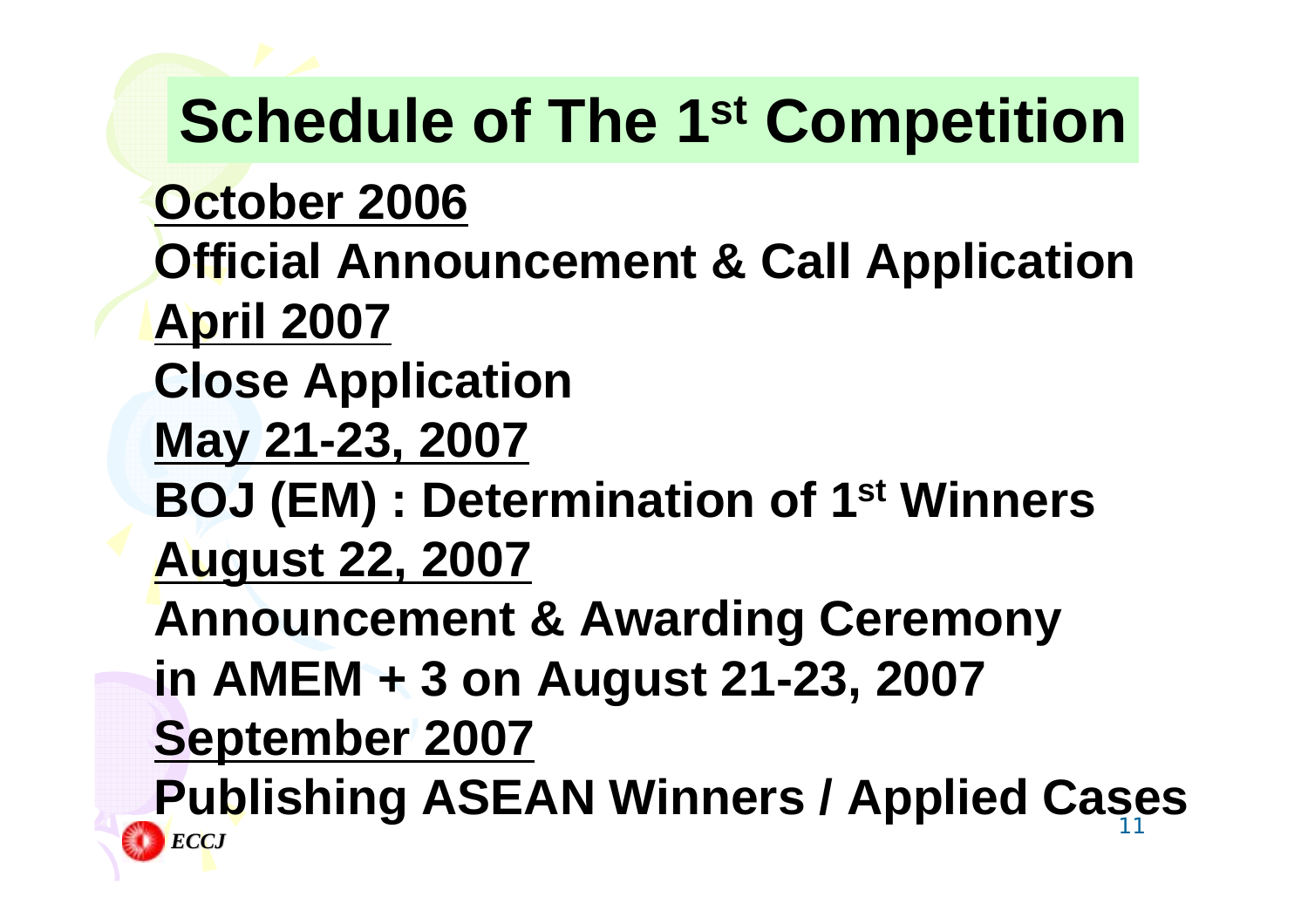#### **Target to Extract Cases Easily Applicable with Larger Potentiality of Dissemination**



#### **Many Small Powers (Improvement) will be Able to Lift "Sleeping Gulliver" with No Pain !!**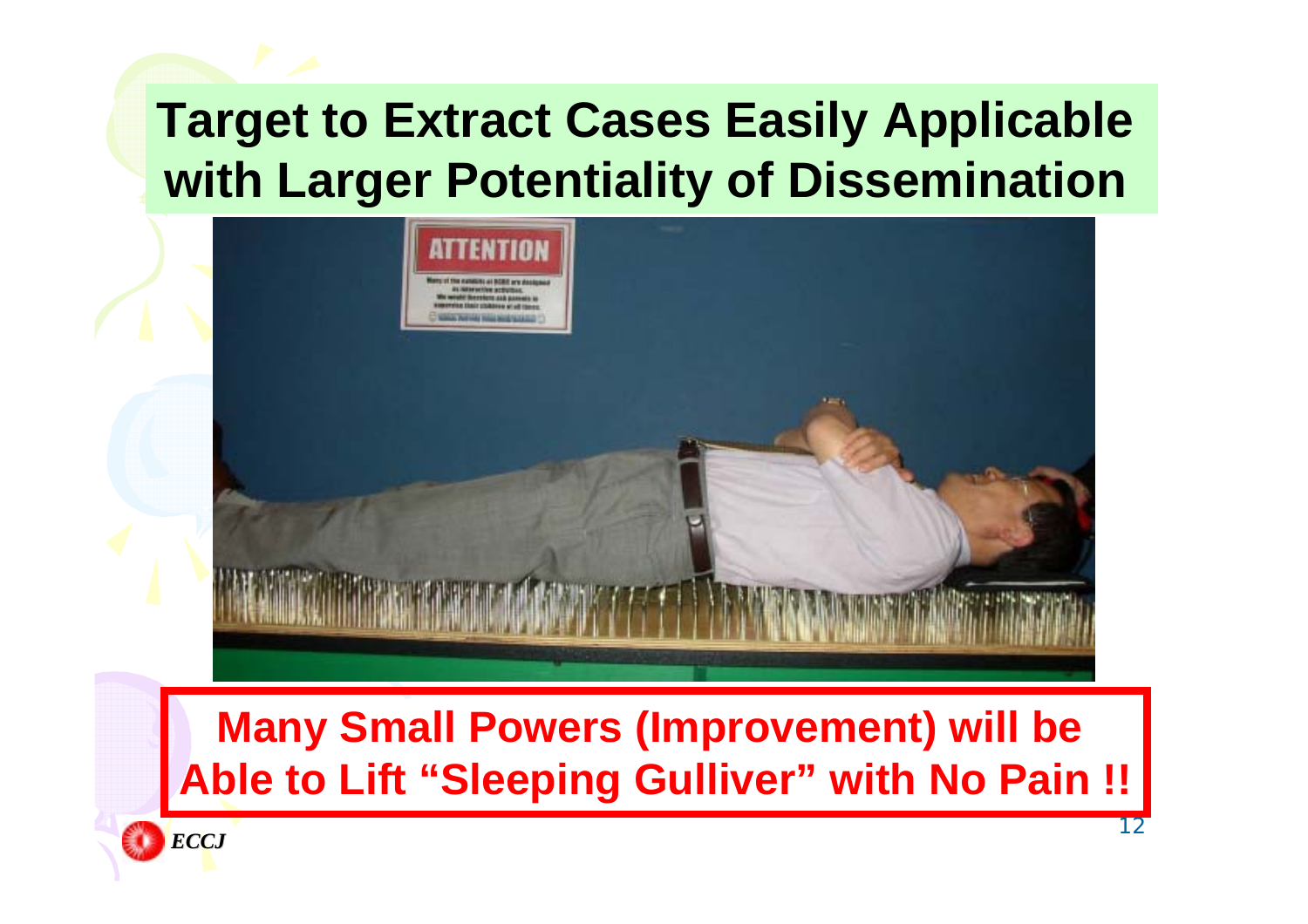# **Requirement for Focal Points Requirement for Focal Points**

# **Please Encourage as Many Factories & Buildings as Possible to Apply Their Excellent Cases !! (Cooperating with BOJ Members)**